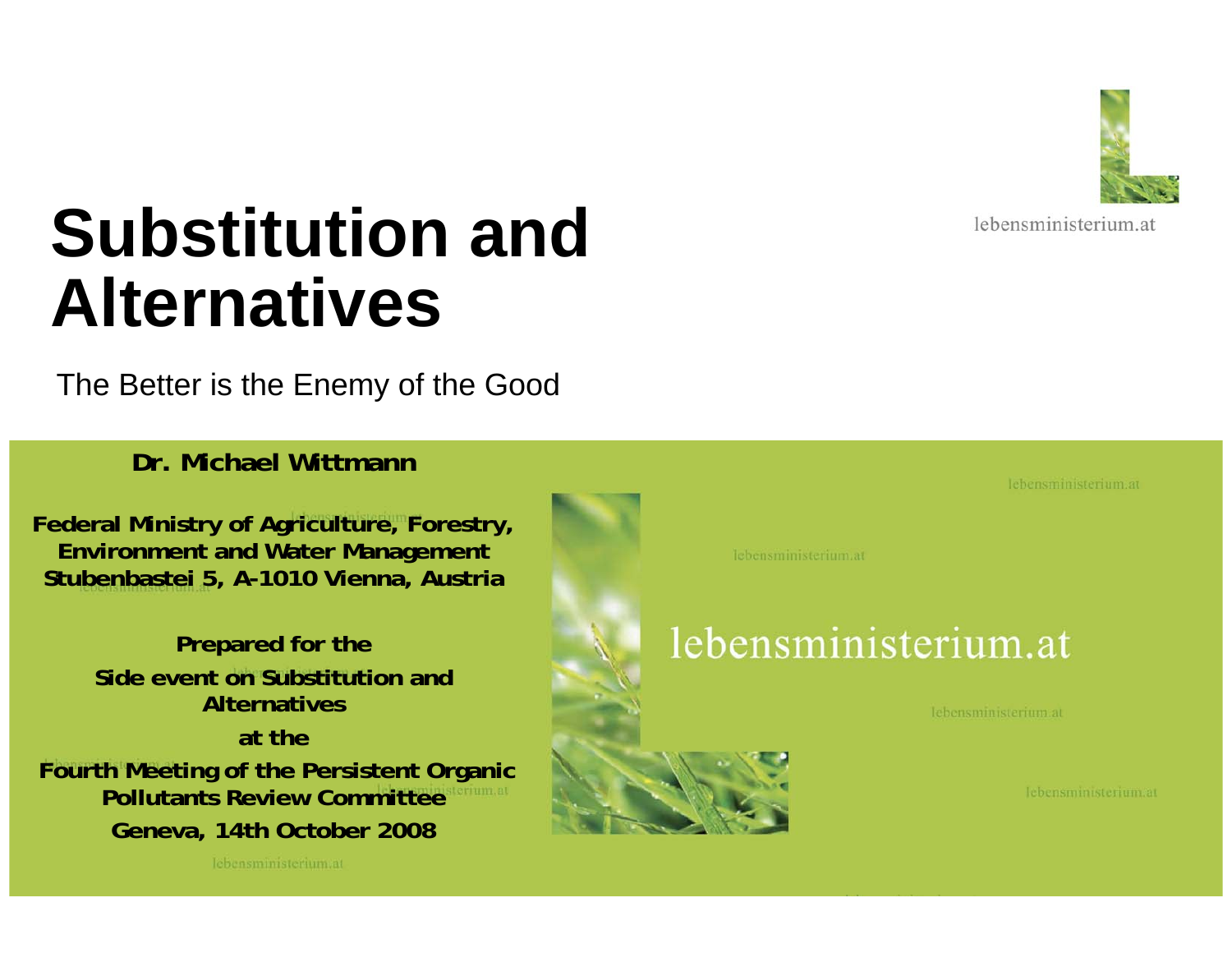### **IFCS Forum VI, September 2008, Dakar, Senegal**



Plenary session on Substitution and Alternatives

- –Discuss Substitution in a generic way
- –Broad definition of Substitution and Alternatives
- –Focus on practical, not legal issues
- –Multi-perspective, multi-stakeholder
- –recommendations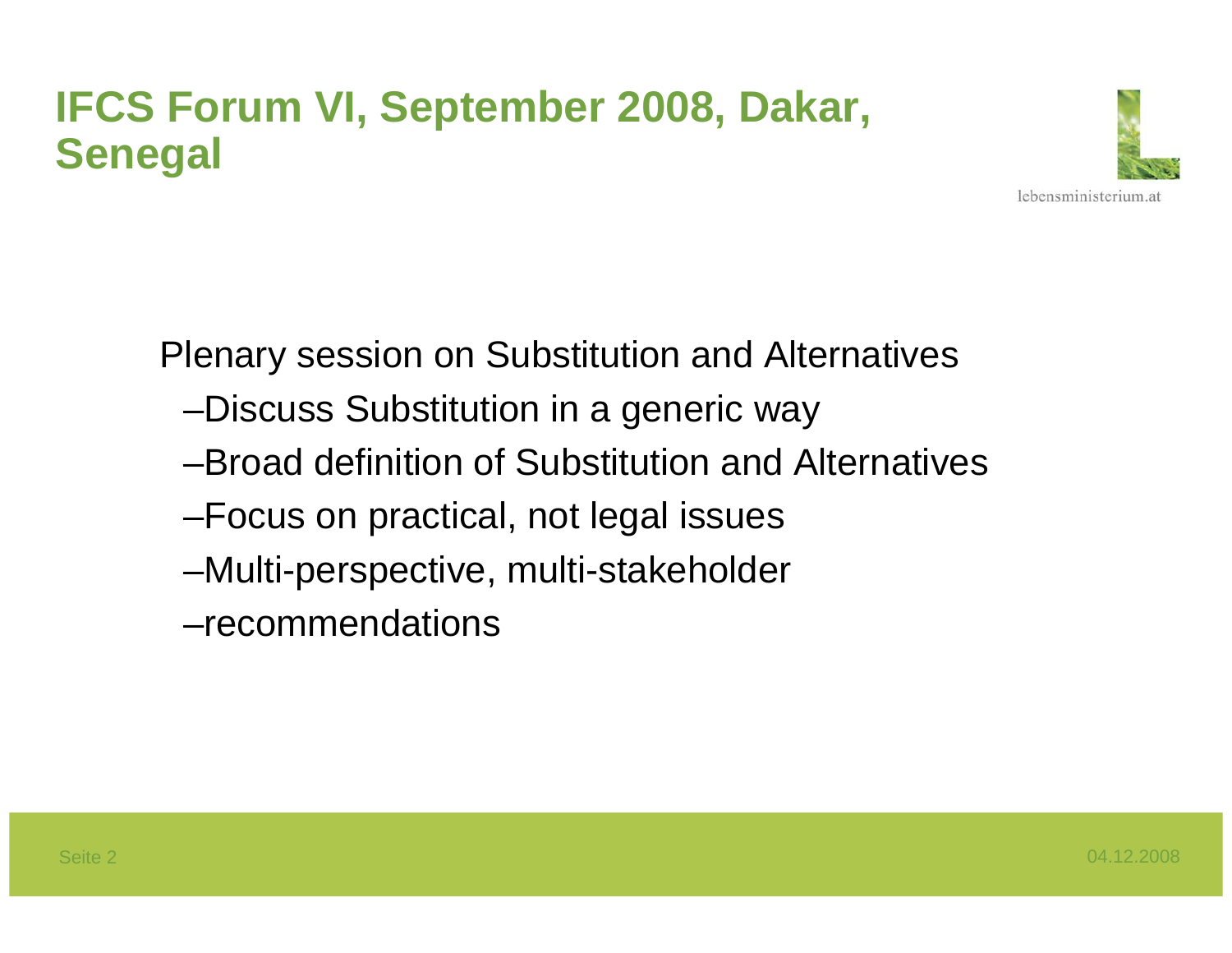### **Eight presentations**



**Substitution and Alternative Assessment: Framing, Practice and Opportunities Ken Geiser, USA How to promote substitution effectively – practical lessons from case studies Lothar Lissner, Germany Dependency syndrome as the underlying challenge to substitution of toxic chemicals in developing countries and economies Richard Kiaka, iLima, Kenya Chemical Leasing Business Model: a strategic approach for sustainable management of chemicalsJorge Pérez, Mexico Workers promoting substitution – case studies, tools, databases Dolores Romano, ISTAS, Spain Substitution strategy of a manufacturer of disinfectants Michael Streek, Schülke & Mayr GmbH, Germany Lessons learned to phase out DDT from Mexican Malaria Programme Jorge Méndez, Ministry of Health, Mexico Establishing tools and criteria for facilitating application of substitutes: opportunities and challenges**

**Joel Tickner, University of Massachusetts Lowell***,* **USA**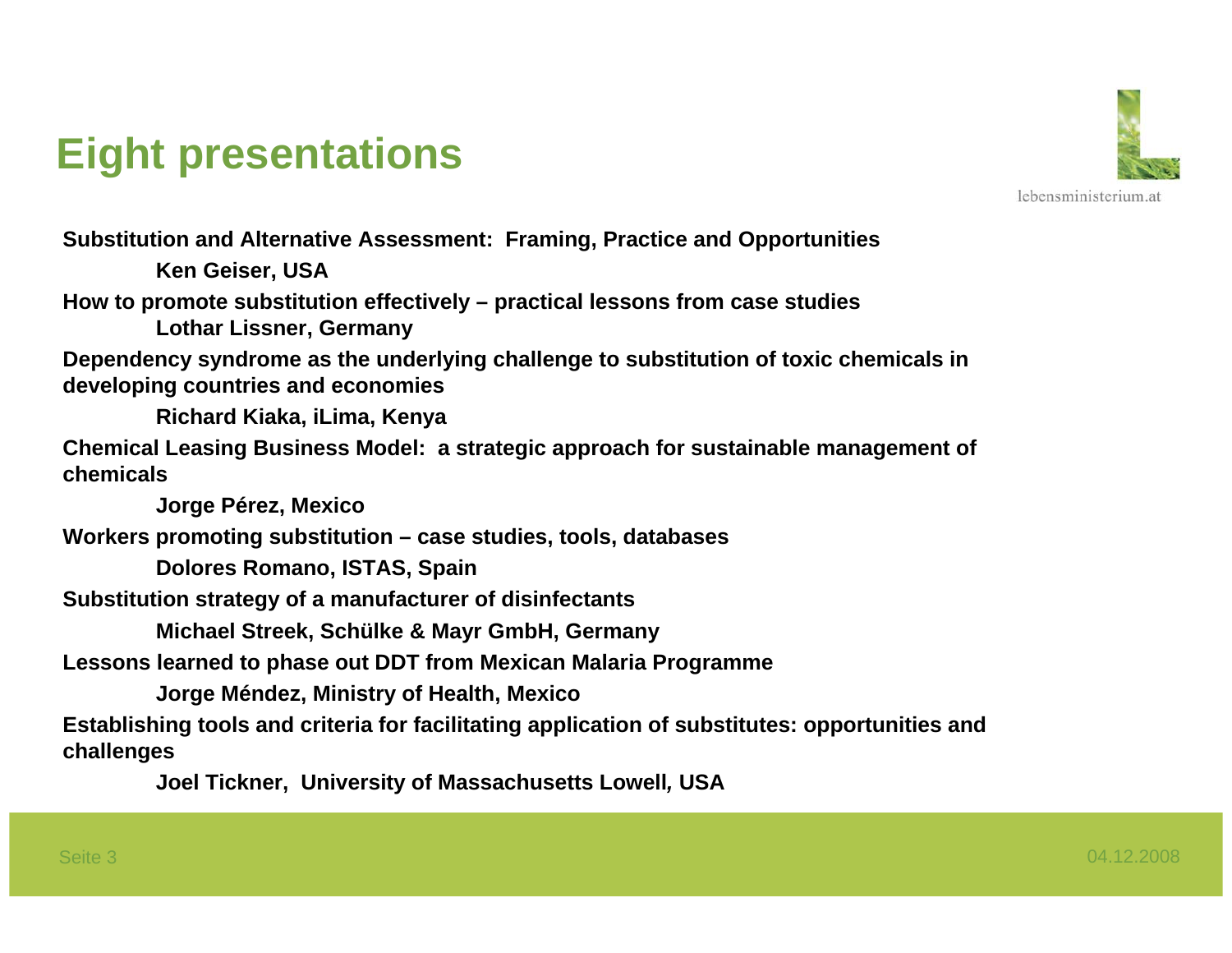### **Substitution and Innovation**



A substitution strategy encourages research, innovation and the adoption of new and safer chemicals Substitution opens up opportunities for Green Chemistry and Green **Engineering** 

However, substitution also promotes the diffusion of safer chemicals in products, workplaces and waste streams

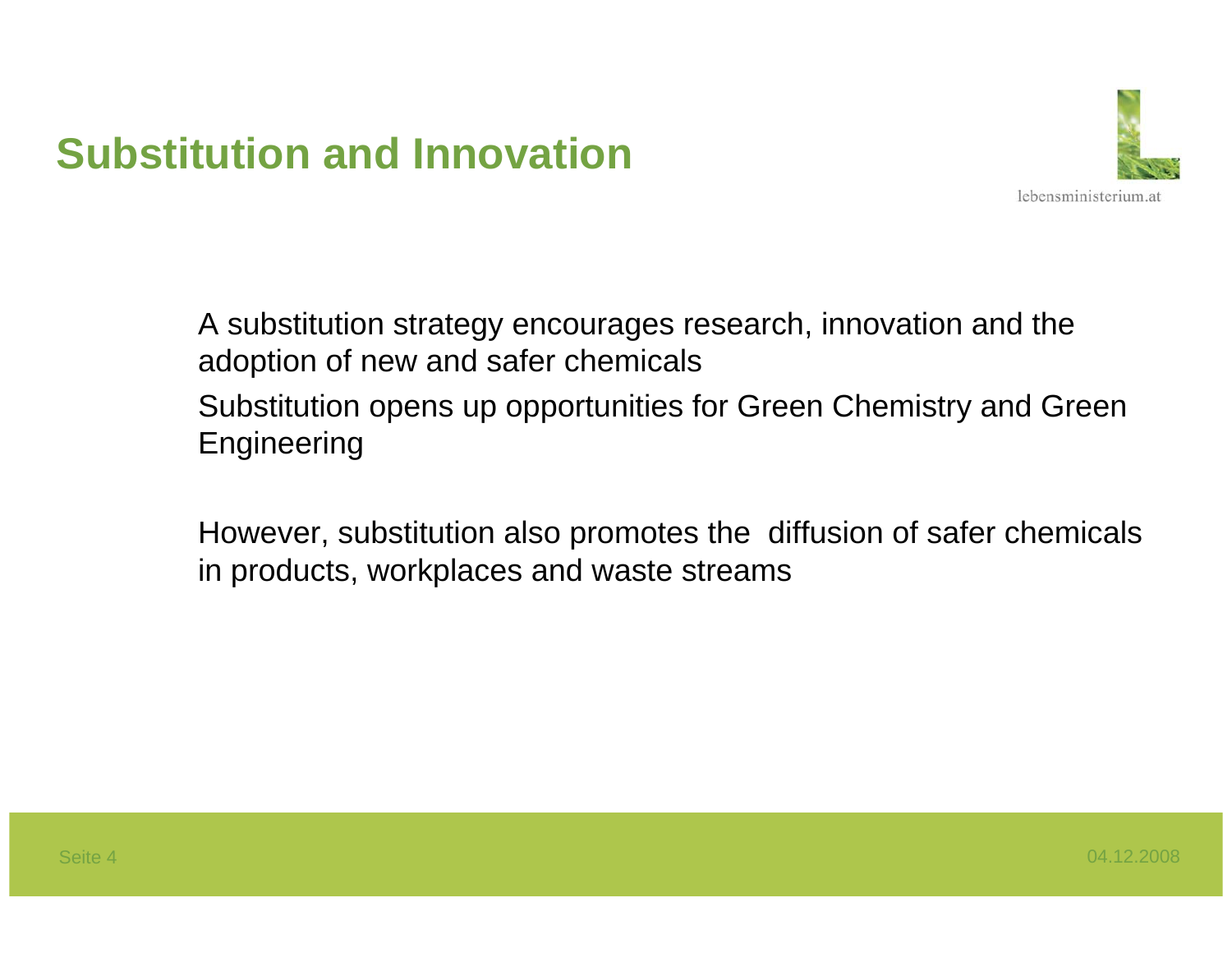### **Substitution Strategies**



Substitution Strategies are defined by the points of intervention where an alternative is considered

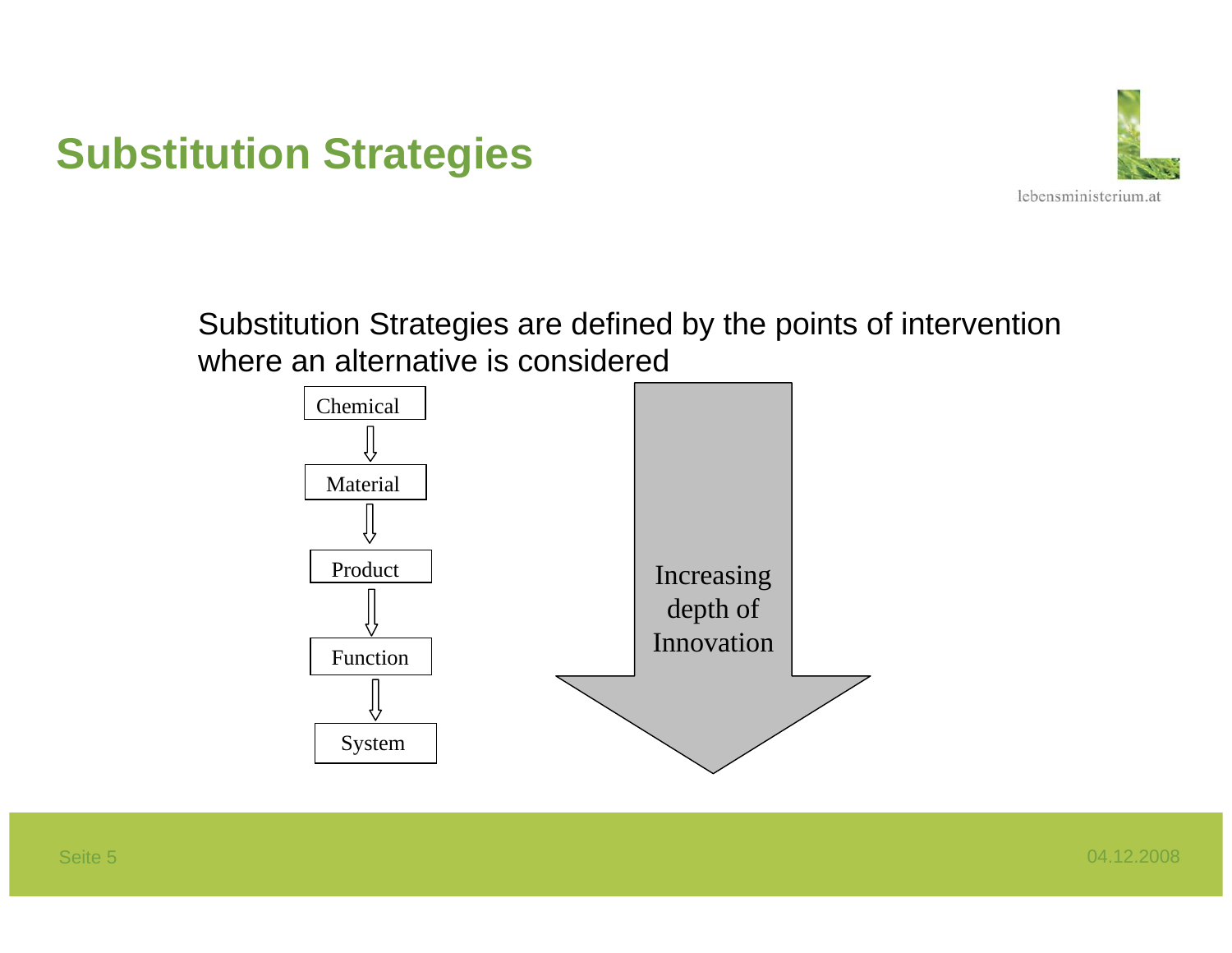#### **Alternative Assessment in Environmental Policy**



U.S. Clean Air Act

Requires substitution analysis in replacing CFCs

European Union REACH

May require alternatives assessment where appropriate controls in Authorization considerations cannot be established

Stockholm Convention

Requires alternatives assessment for listing new substances by the POP Review Committee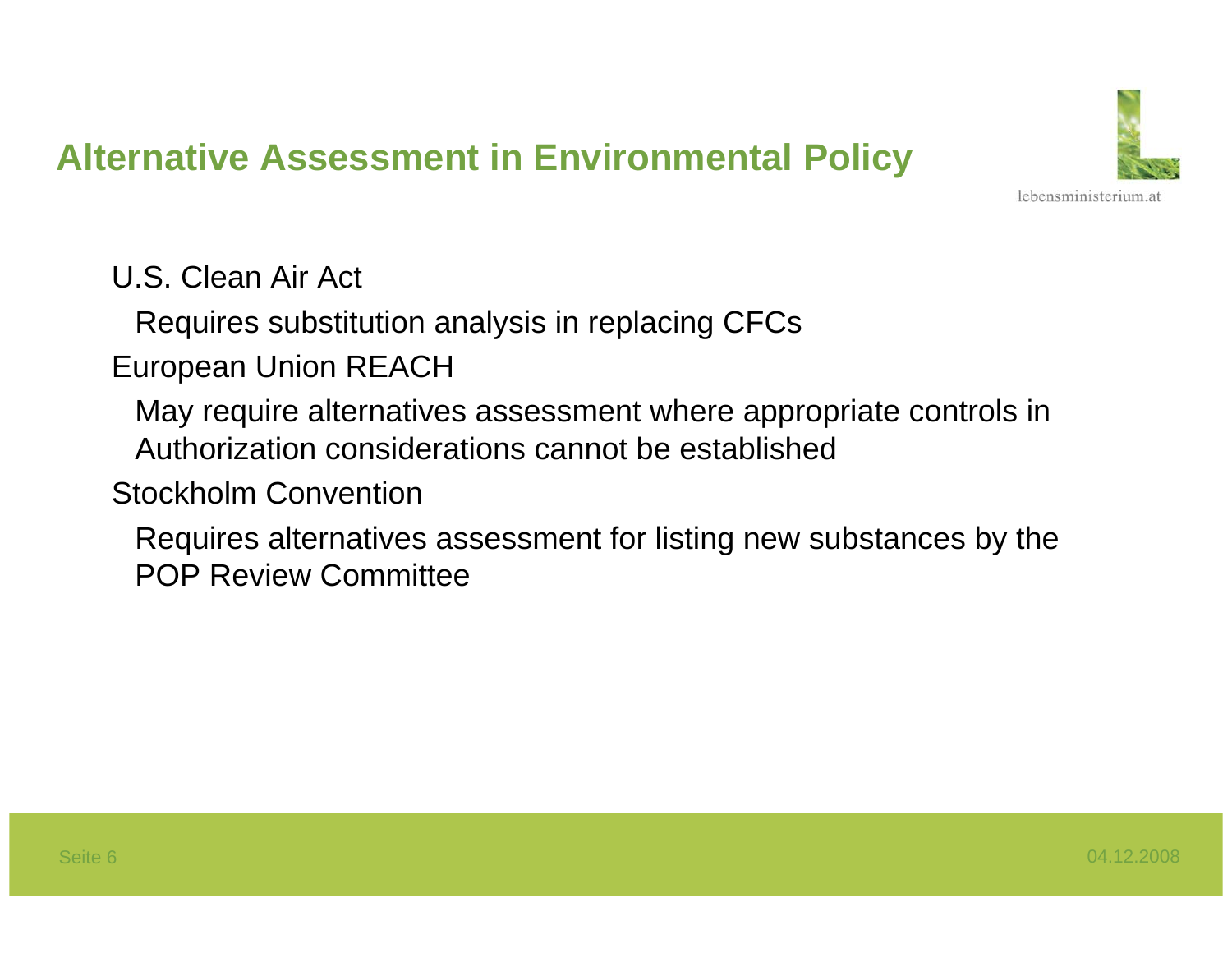

### **TURI Five Chemicals Study**



2005– Massachusetts Legislative sought a one year Alternatives Assessment on five chemicals of high concern

lead

- Perchloroethylene
- Formaldehyde
- di (2-ethylhexyl) phthalate
- hexavalent chromium

The goal was to identify and assess the alternatives in terms of cost, performance and health and environmental attributes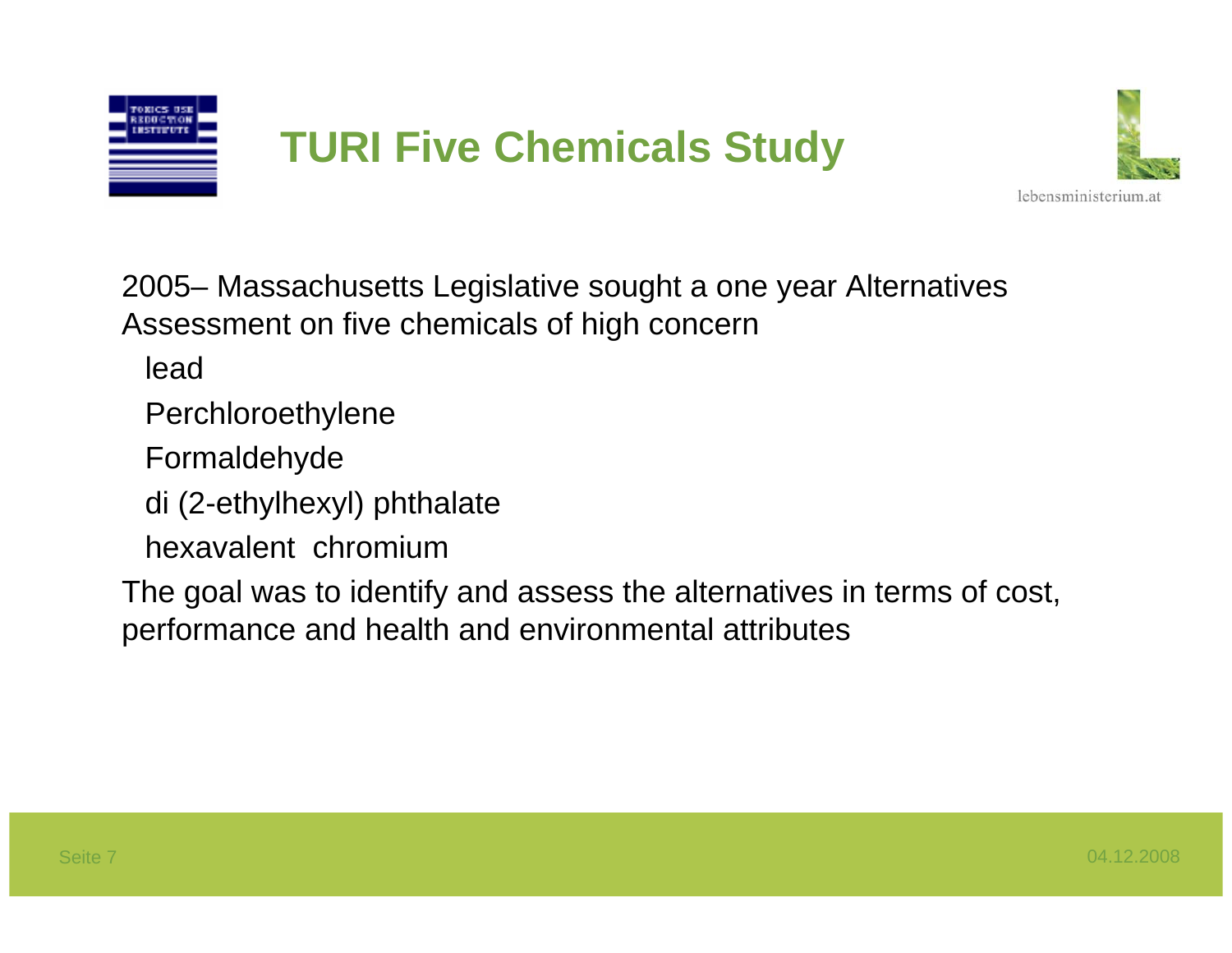

#### **Steps in TURI Five Chemicals Alternatives Assessment Study**



Step 1: Identify chemical uses

- Step 2: Prioritize chemical uses
- Step 3: Identify full range of alternatives
- Step 4: Screen alternatives
- Step 5: Prioritize alternatives for study
- Step 6: Conduct assessments
	- technical (performance)
	- financial (costs)
	- environmental and health effects
- Step 7: Display results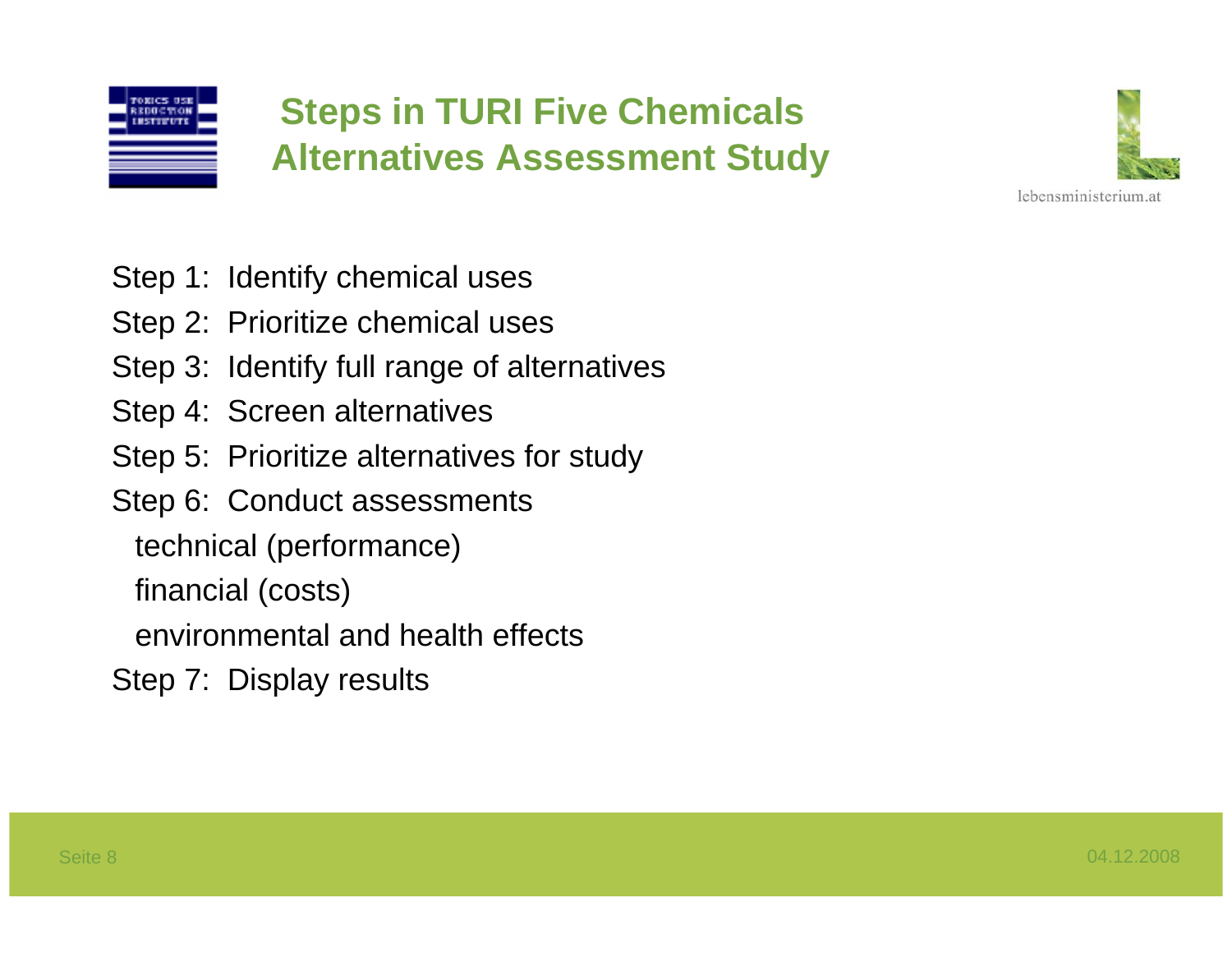#### **Developing a Substitution Strategy**



- 1. Substitution processes need formal, replicable Procedures and Methods
- 2. Substitution processes need sufficient Scientific Information
- 3. Substitution processes need to take place within a Comprehensive Chemicals Framework
- 4. Substitution needs to respond to long term societal goals
- 5. Substitution processes need to engage a broad range of Stakeholders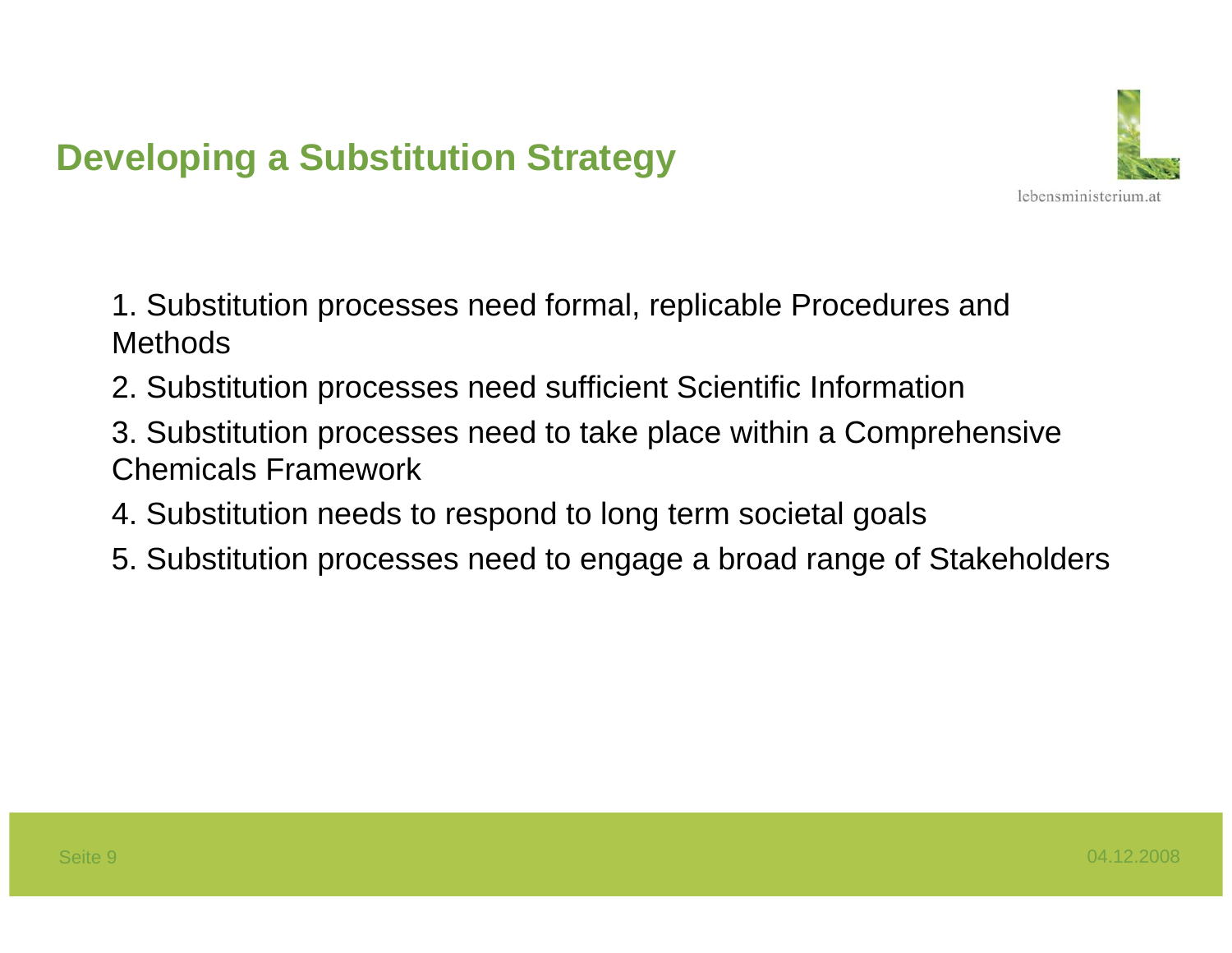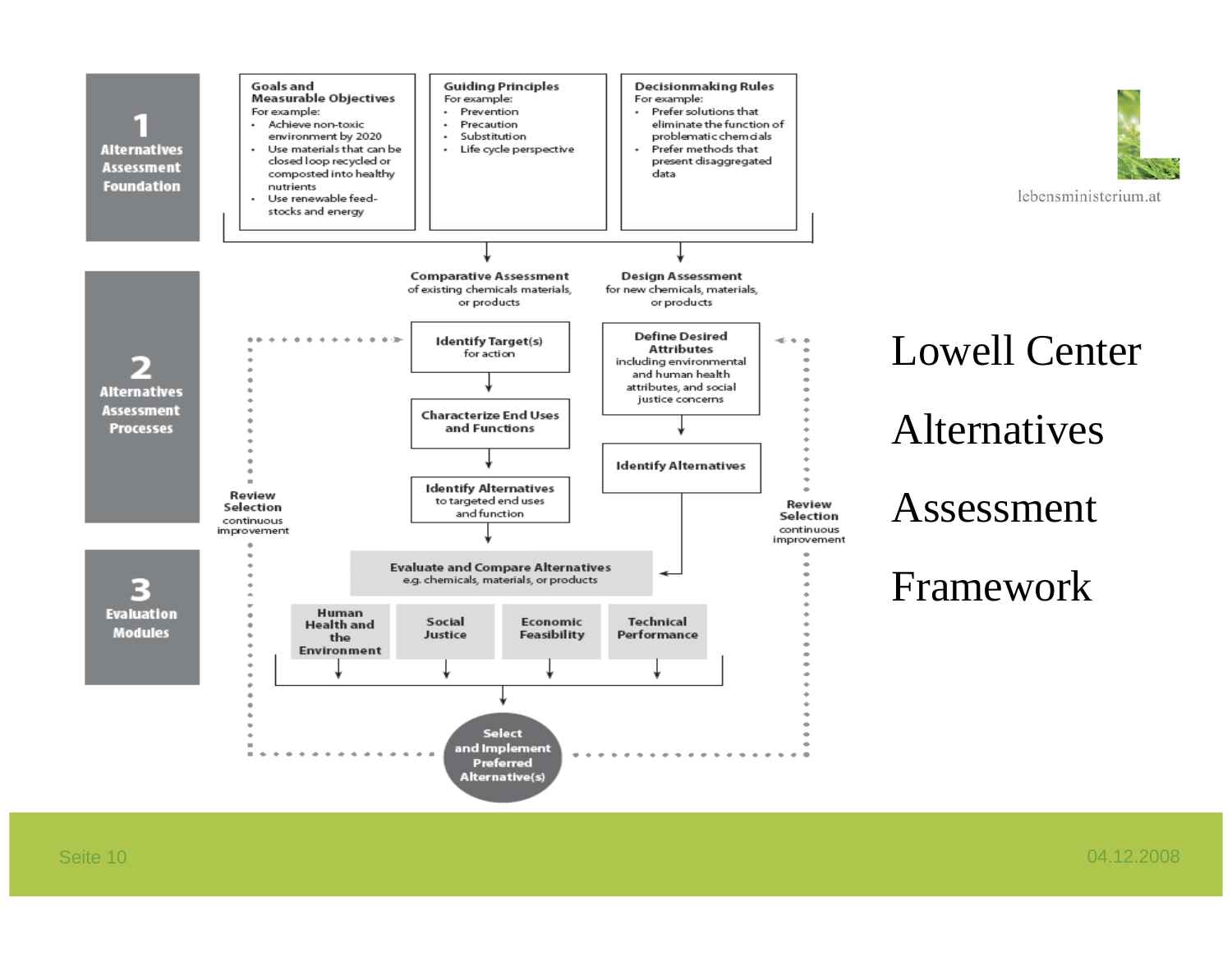#### **A Comprehensive Classification of Chemical Preferences**



#### SAFER's taxonomy of chemicals based on hazard

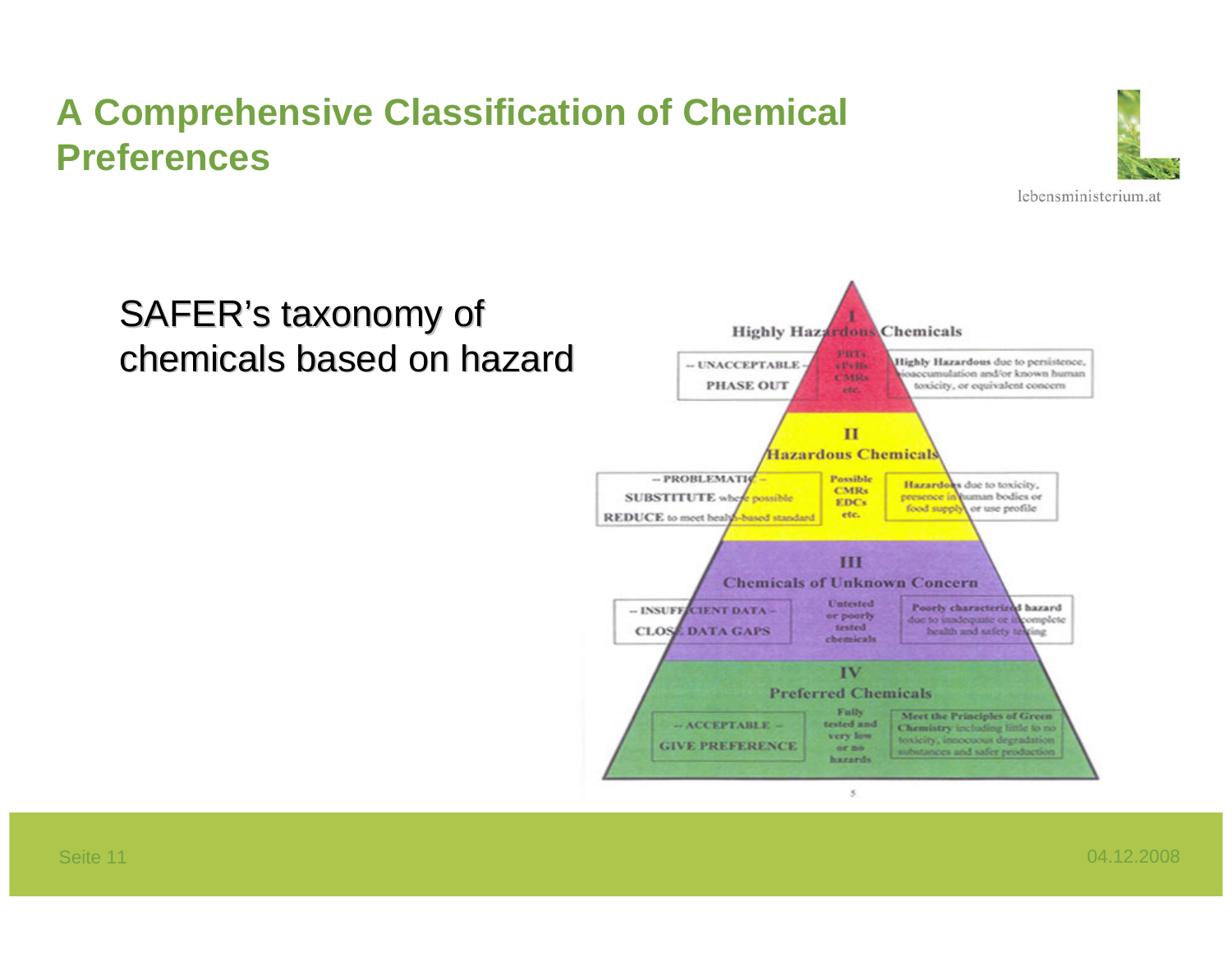### **Ken Geiser's Conclusions**



We need to re-frame the chemicals issue in positive terms of innovation and change

We need to move from a "Ban and Phase Out Strategy" to a "Substitution Strategy"

Substitution provides a means for moving towards sustainable forms of production and consumption

Alternatives Assessment provides the tools for assuring that we are moving in the right direction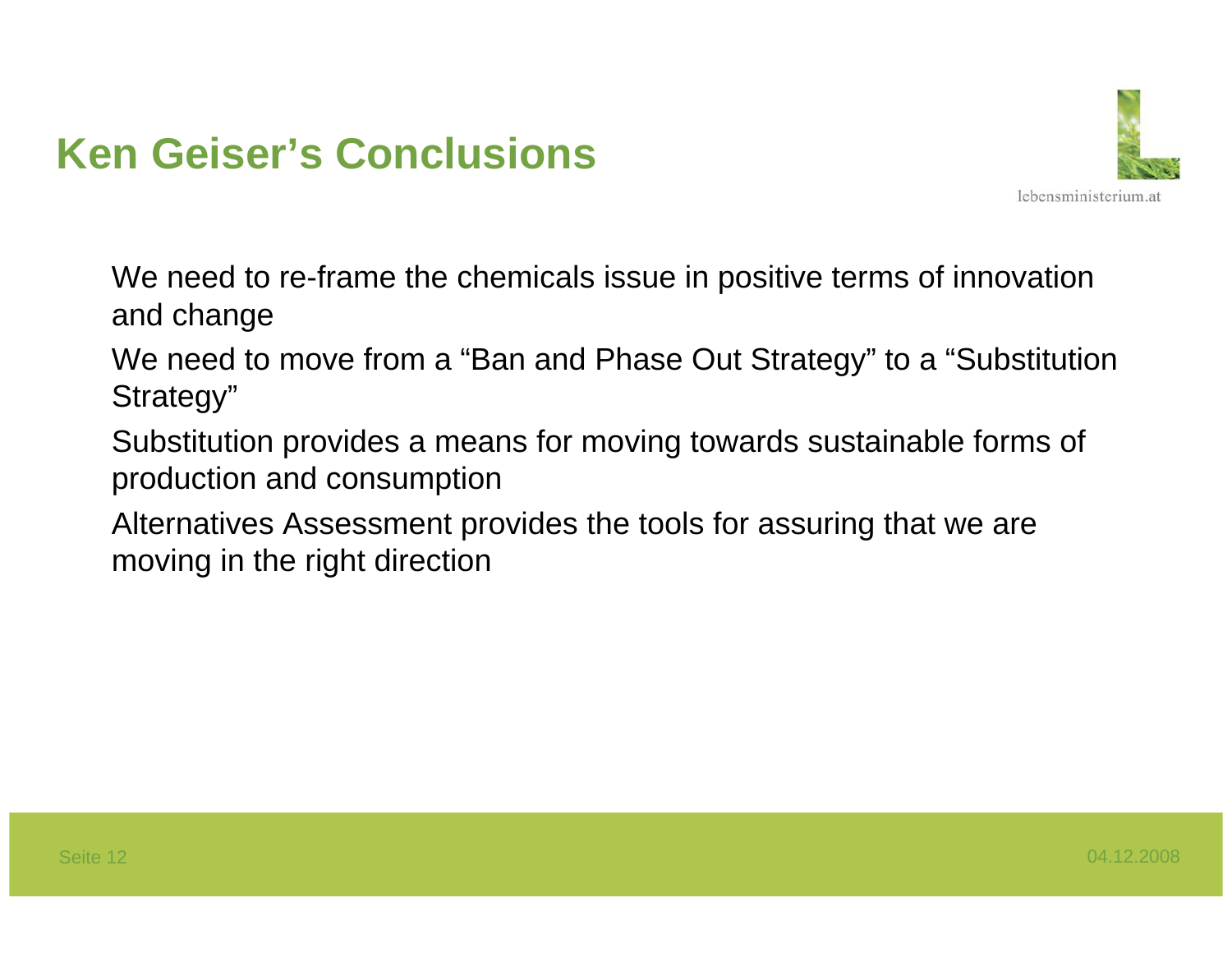### **Rate of Adoption of Substitutes**



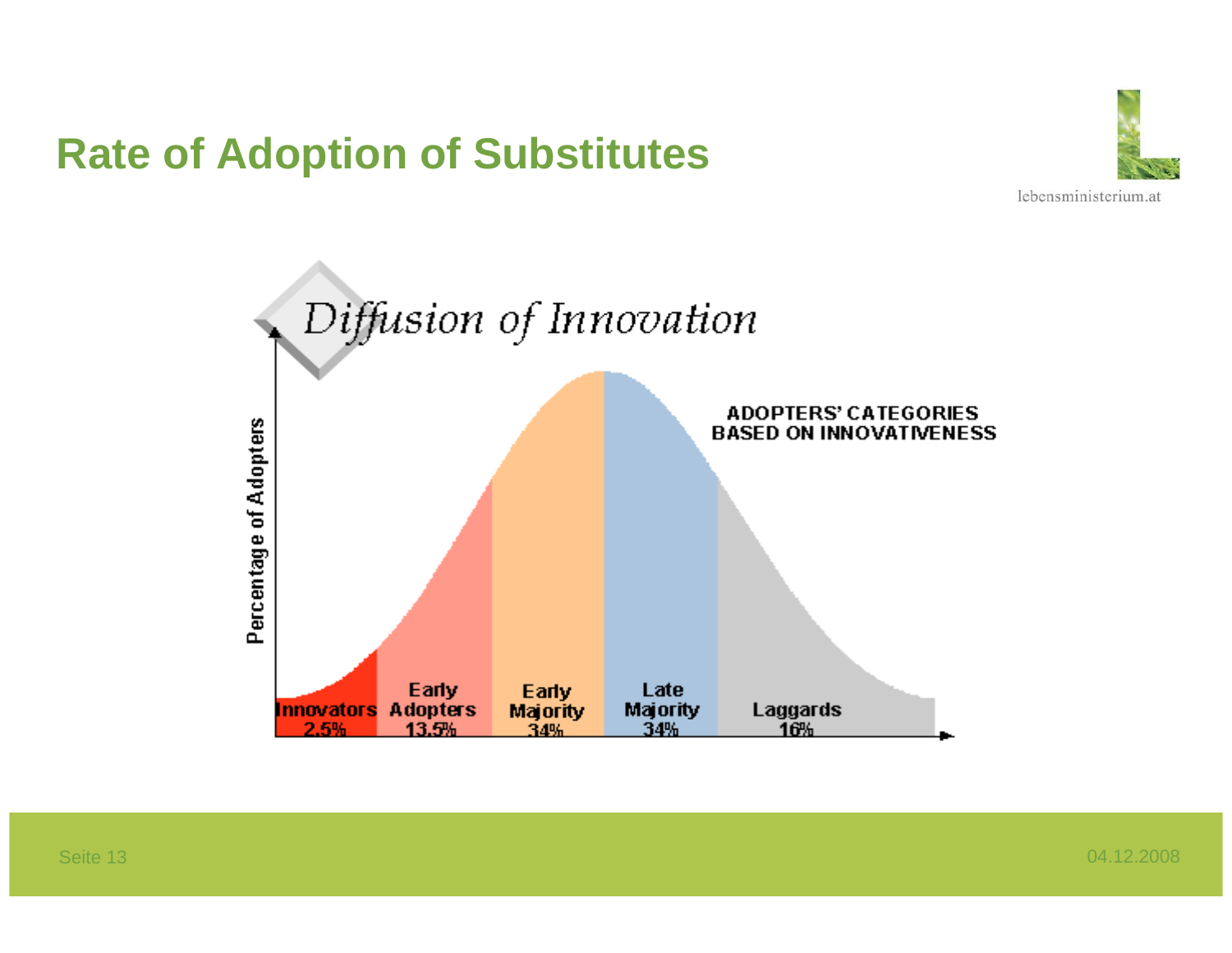#### **Types of substitution problems, regulatory options and possible results**



lebensministerium.at

| <b>Efforts dep. on the type of</b><br>the substitution problem                                      | <b>Regulatory Option</b><br>In general / under REACH                                                      | <b>Intended result</b>                                                          |
|-----------------------------------------------------------------------------------------------------|-----------------------------------------------------------------------------------------------------------|---------------------------------------------------------------------------------|
| 1. Open innovative and<br>demanding technolo-<br>gical questions:<br>R&D                            | Support, incentives,<br>research;<br>$REACH - 6 years time$<br>limited authorisation                      | Development of a new<br>preparation or of a<br>completely redesigned<br>process |
| 2. Adaptation of existing<br>technologies necessary:<br><b>DEVELOPMENT</b>                          | Mixtures of incentives and<br>command-and-control;<br>REACH: detailed substitution<br>plan and time limit | Adaptation of processes<br>Medium-Term<br>implementation                        |
| 3. Implementation of re-<br>ference processes that<br>are already widespread:<br><b>INFORMATION</b> | Substitution must be applied<br>- exceptions only<br>for certain applications                             | Introduction of a solution<br>that has undergone<br>practical testing           |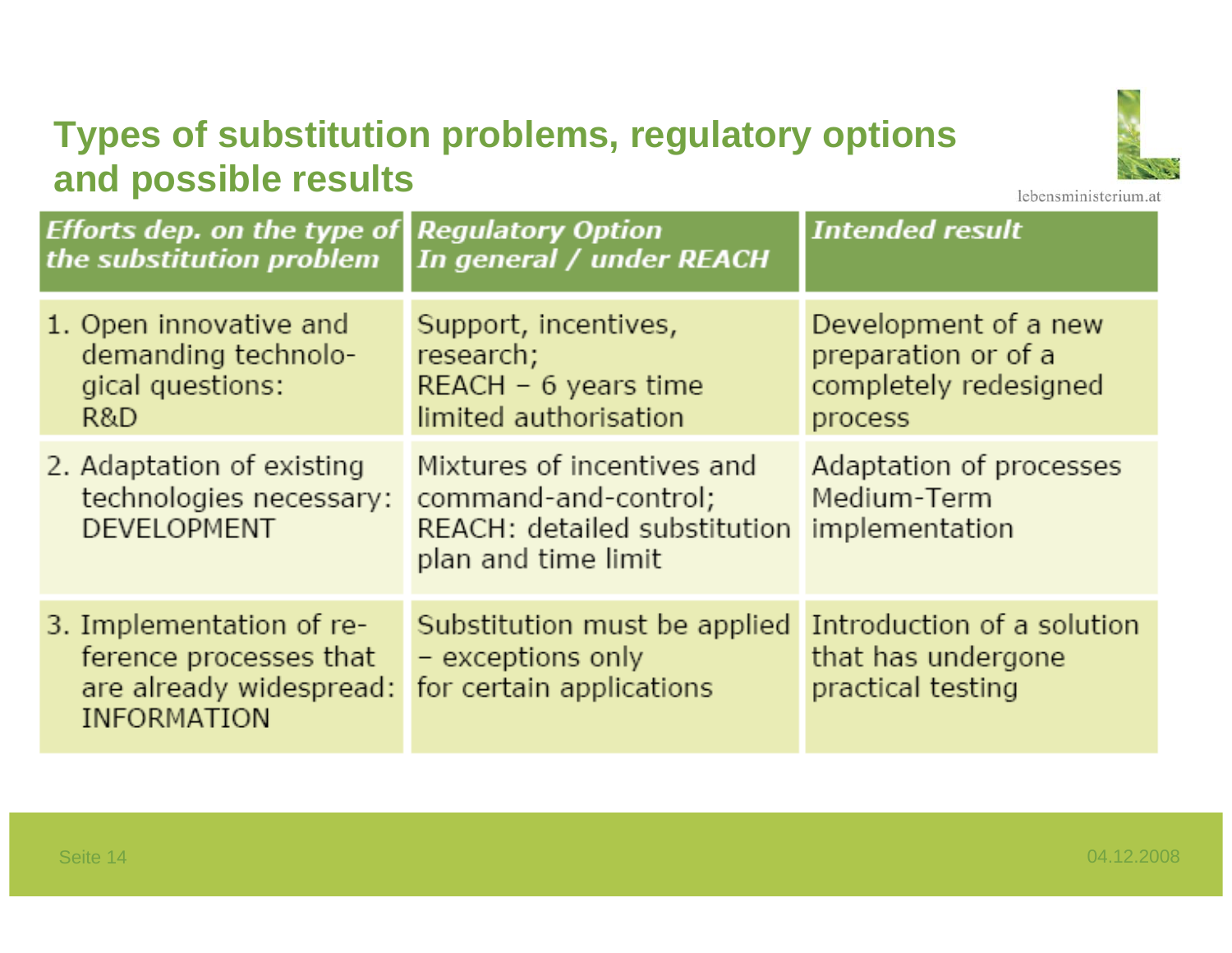### **Challenges in developing countries**



Weaker capacity in research & development Public awareness and education gaps Weaker technical capacity Low financial capacity Policy formulation and implementation Biased or skewed economic investment priorities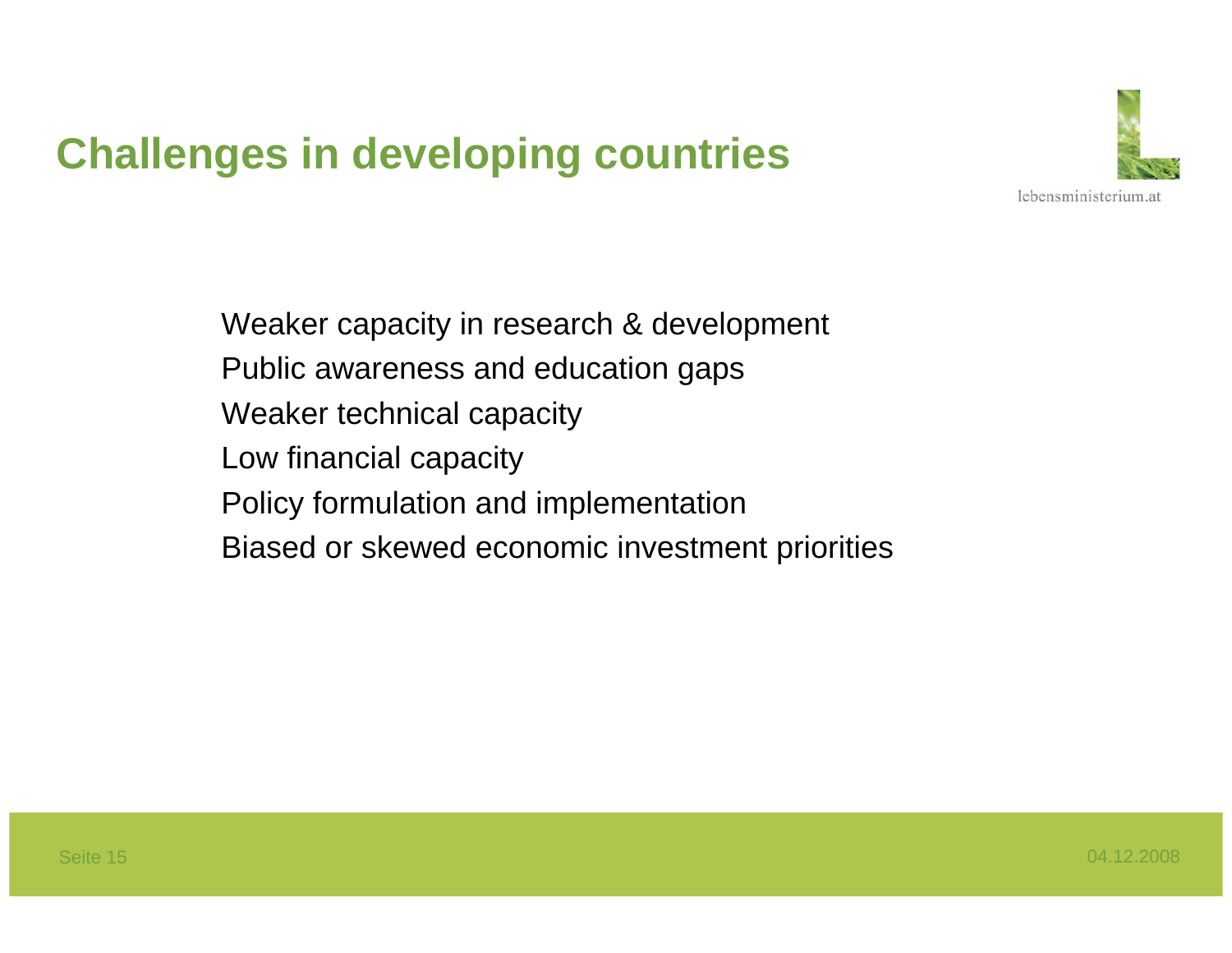

#### **Overcoming the challenges**

Strategic funding to NGOs to build for

- Institutional capacity building for public awareness and education and advocacy on policy
- Research and development of alternatives locally NCPCs
- Micro-credit schemes to aid access to alternatives and substitutes

Promote technical capacity building to individuals, NGOs and Govts through trainings

Strategic information sharing –support participation of NGOs & Govts in forums and meetings e.g. IFCS, SAICM etc.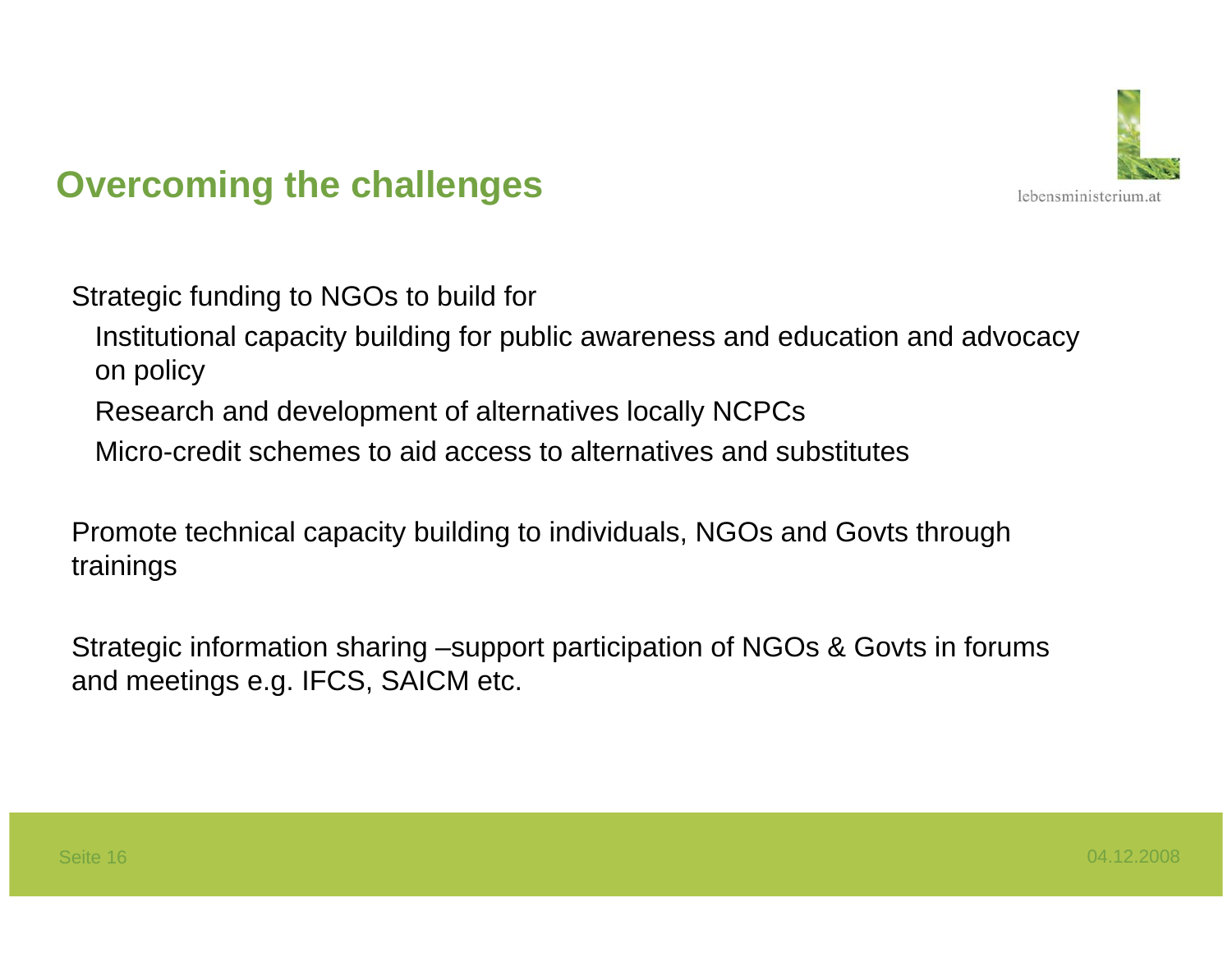



**CLEANTOOL** (http://www.cleantool.org)

**PPGEMS & CleanerSolutions Database** (http:www.turi.org)

**PESTICIDES** (http://www.pesticideinfo.org)

**USEPA Pollution Prevention Programs** (http://www.epa.gov)

**IFCS substitution and alternatives tools** (http://www.who.int/ifcs/en/)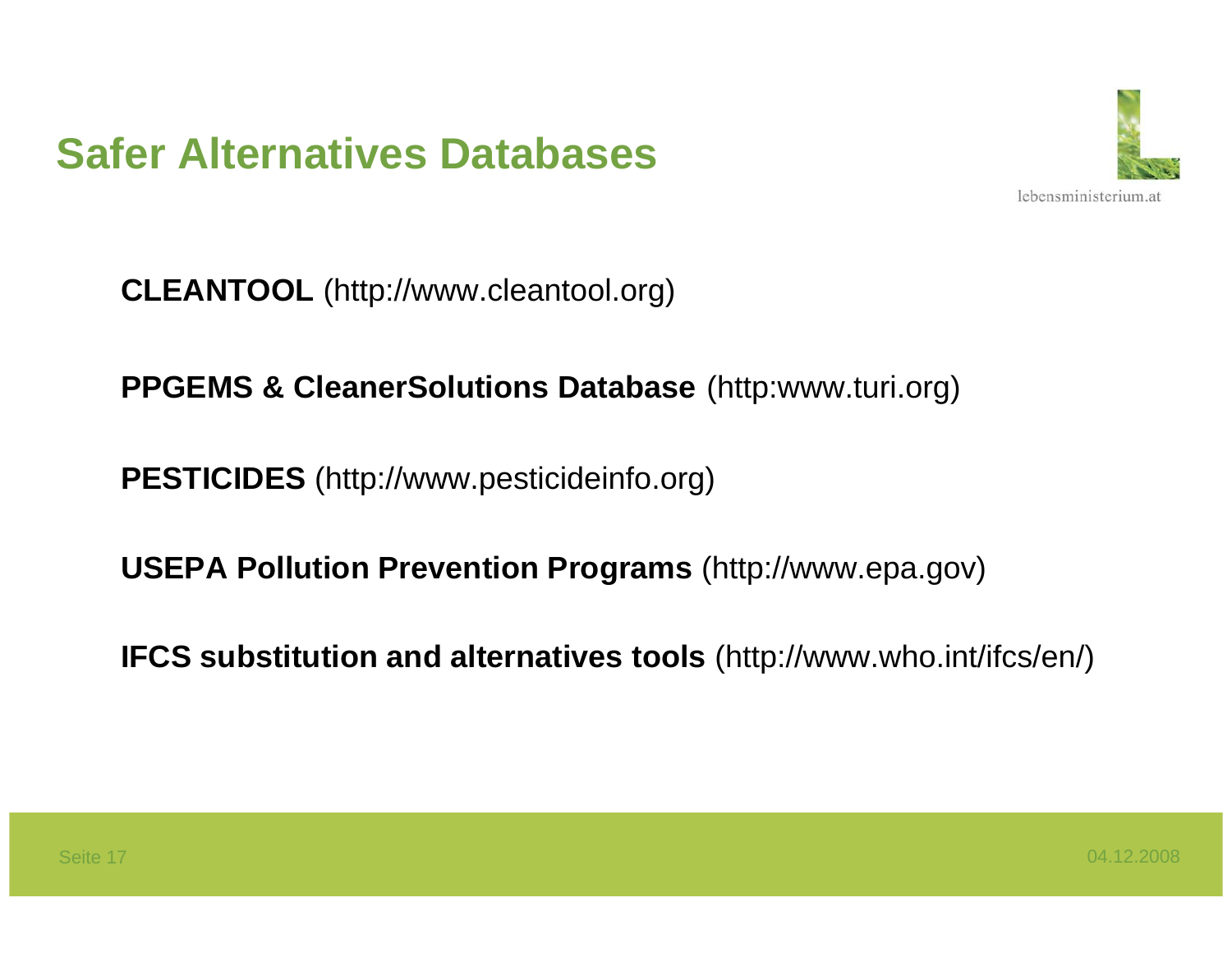### **Tools for substitute comparison**



Numerous public/private tools available – some focus on hazard comparison, some include use hazard/use comparison Green Screen – Clean Production ActionColumn Model - Germany Dutch Quick Scan COSHH Essentials – UK HSEMcDonough Braungardt Materials Protocol Swedish PRIO**CleanGredients** Many firms developing own protocols – eg, SC Johnson Greenlist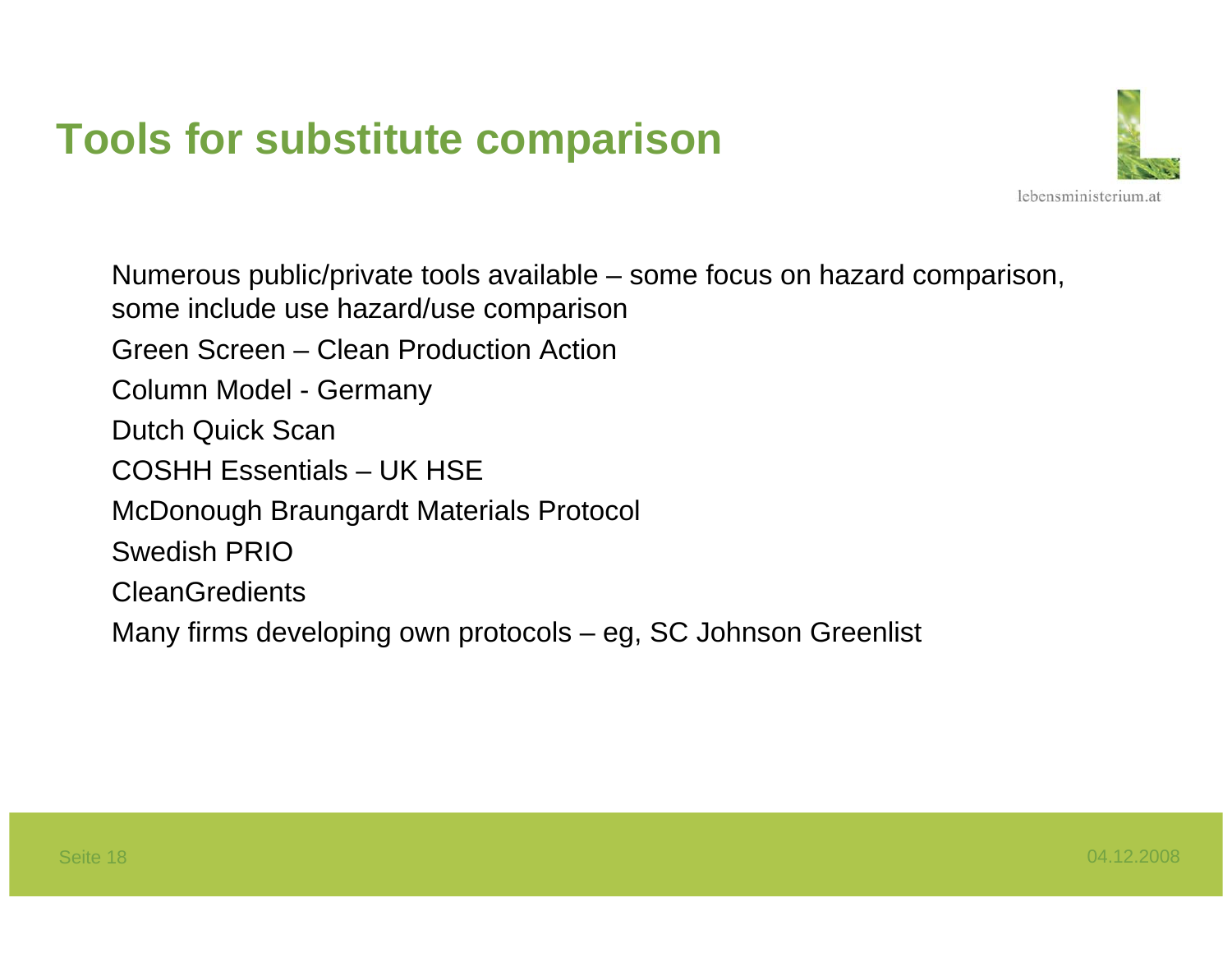#### **Implementation of safer alternatives is not always easy**



Need for tools/mechanisms for getting good data for analysis Need for research, development, and application support to firms Training in planning/application of alternatives Demonstration projects/sites Networking of firms Research support Technical assistance to firmsNeed government/academic institution support for advancing development and implementation of alternatives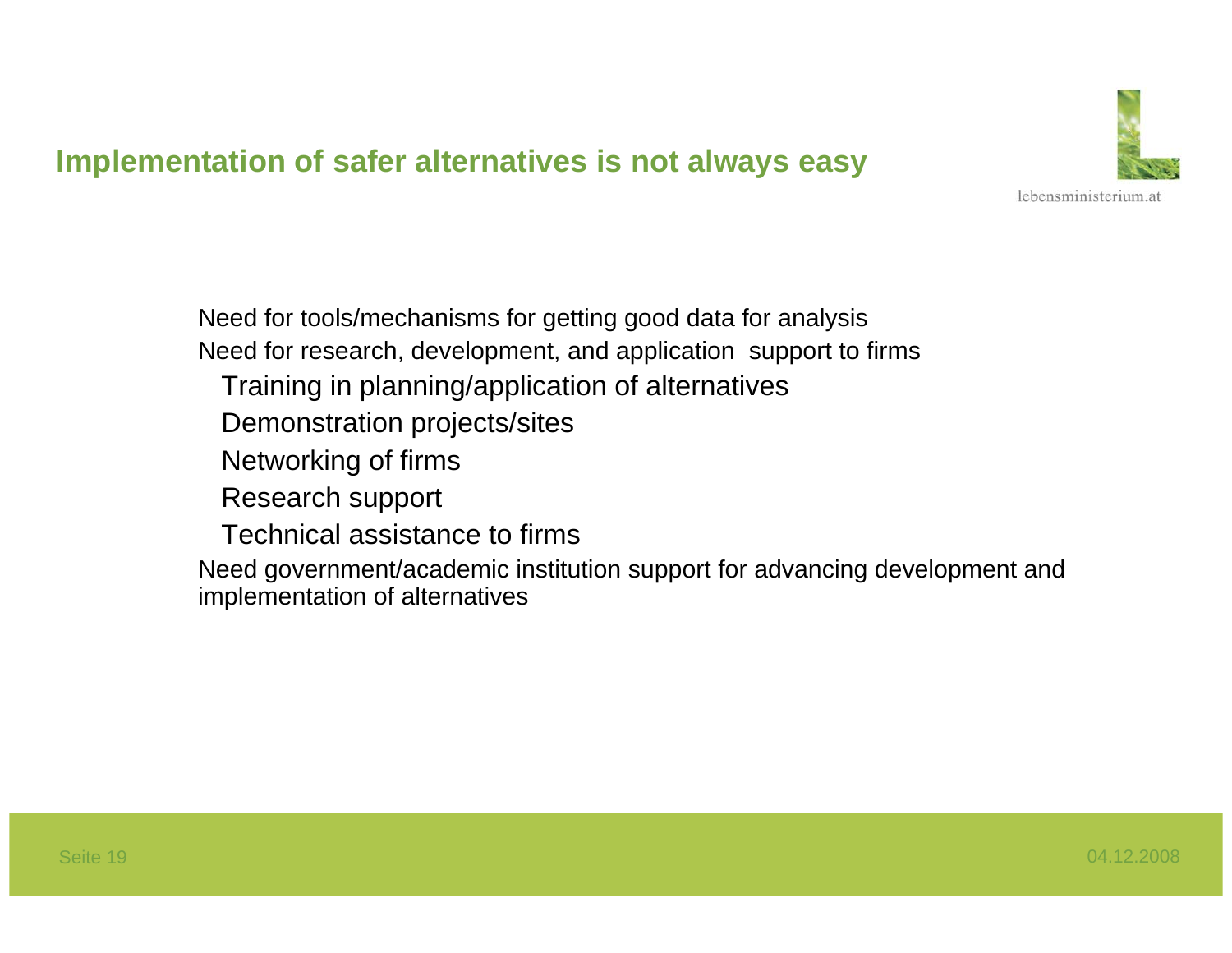

Substitution is rarely simple but it is doable with the right tools and support.

Substitution processes must go beyond single chemical bans to consider a broader range of substances (higher/lower concern) and the process of evaluating and implementing alternatives.

Governments have a critical role in providing tools and support to facilitate substitution processes.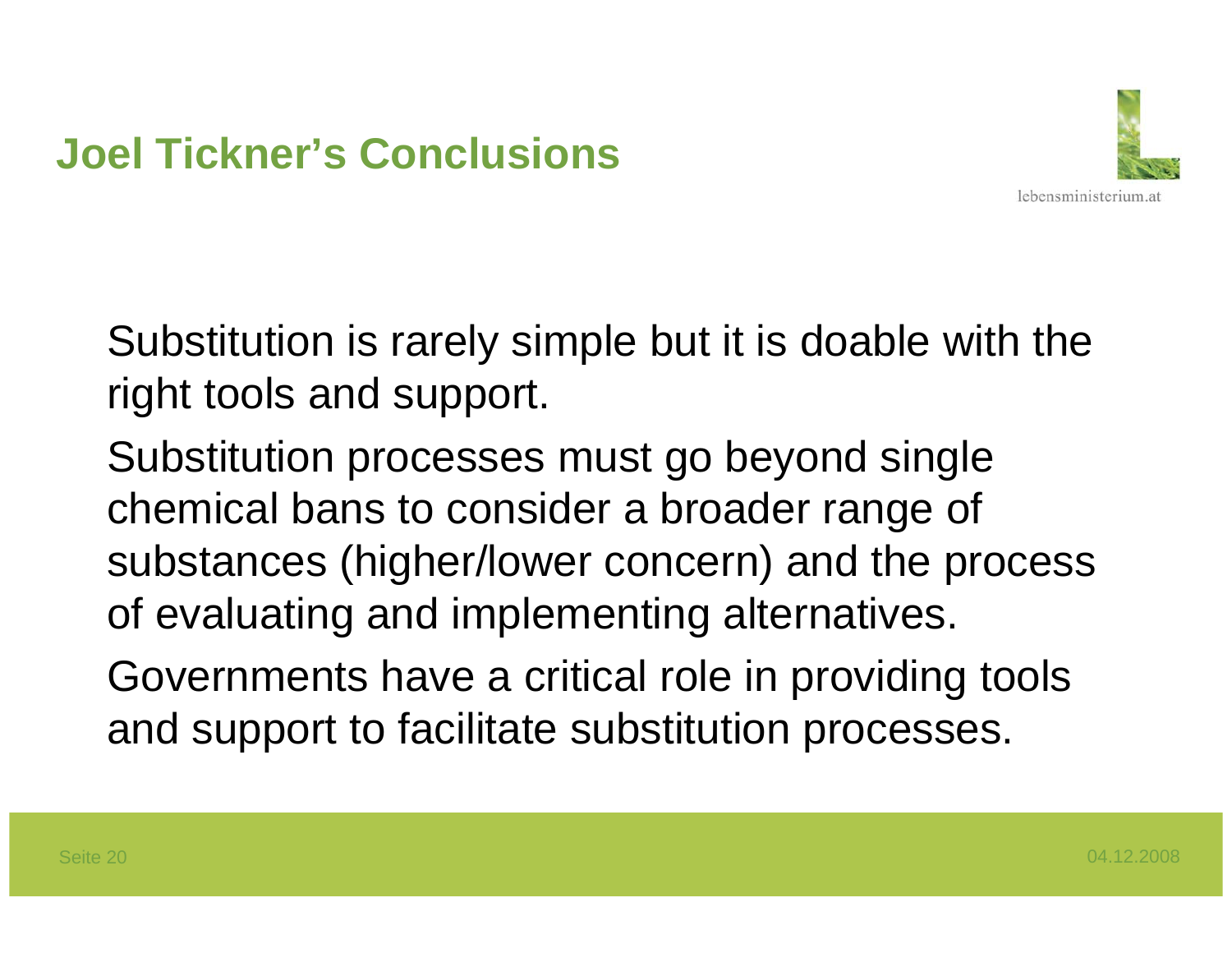## **Dakar recommendations on Substitution and Alternatives**



For all stakeholders to inform, increase awareness and educate the public, media, enterprises, workers, regulators and administrations about alternative substances and technologies;

- For governments to support international regulatory frameworks to promote the substitution of dangerous substances, with clear objectives and timelines, supported by national plans;
- For governments and international organizations to support culturally and economically appropriate tools, technical and administrative capacity of developing countries and countries with economies in transition to develop and adopt alternative substances and technologies;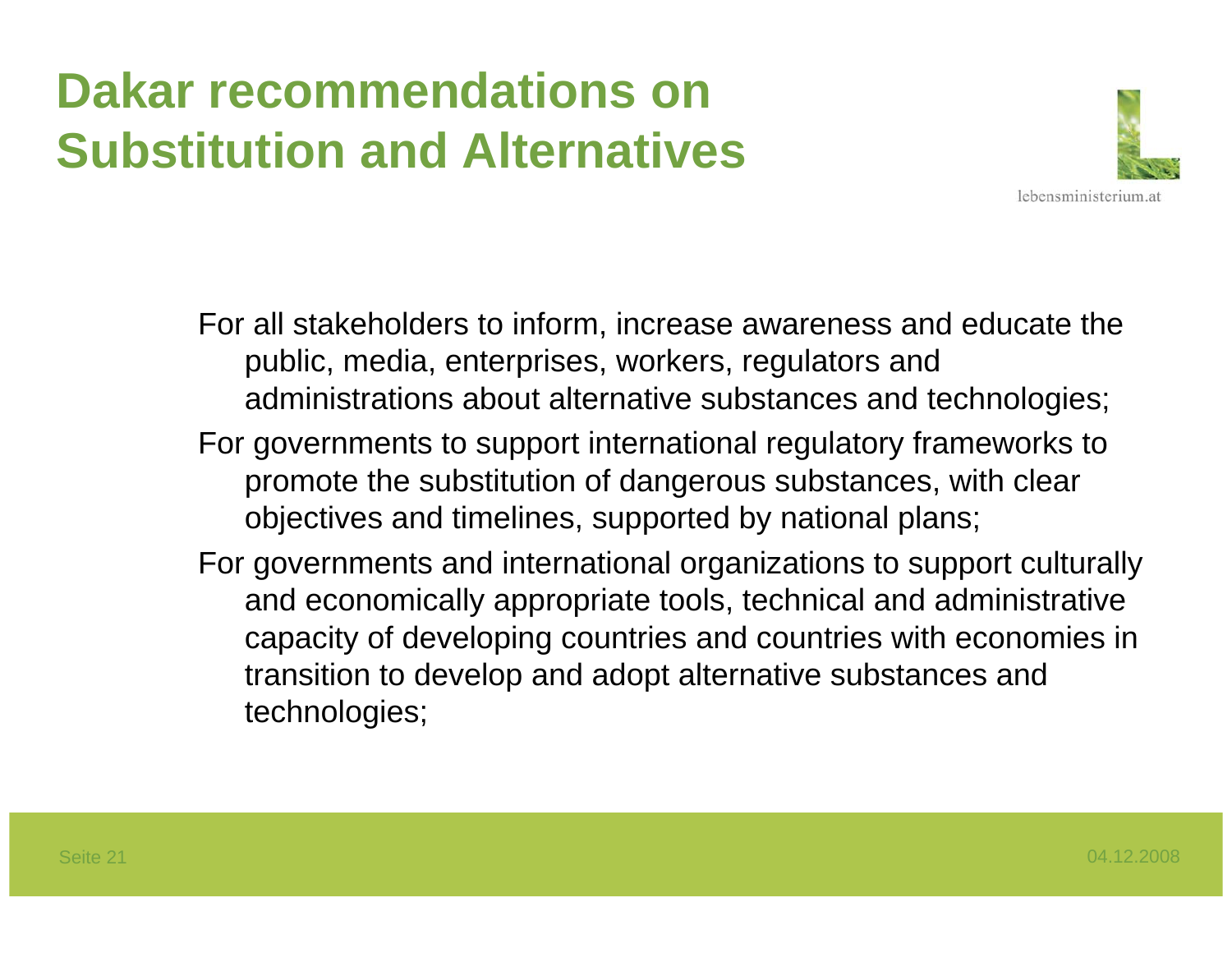### **Dakar recommendations on Substitution and Alternatives 2**



For governments and international organizations to implement a transparent alternatives assessment process in considering exemptions for substances nominated for substitution in national and international chemicals agreements;

(Description of functionality and use Explain why technically or scientifically necessary List of authoritative sources researchedDescribe potential processes, products, materials or systems that might eliminate need for the substance)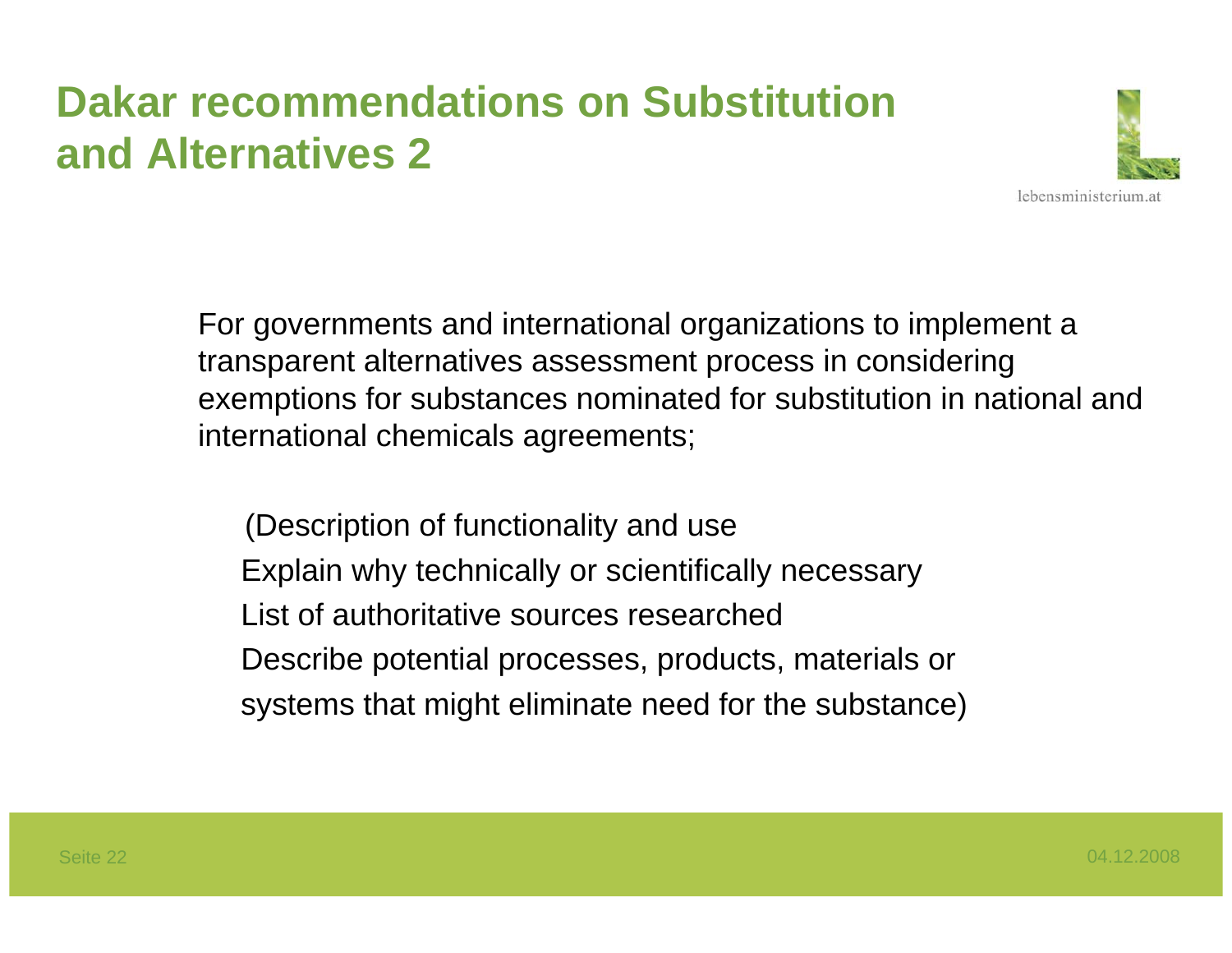# **Dakar recommendations on Substitution and Alternatives 3**



Global substitution

Database on hazardous properties of existing substances

International portal on substitution

Information sharing and dialogue along the supply chain

Research and development

Responsible care

Strengthen civil society and workers